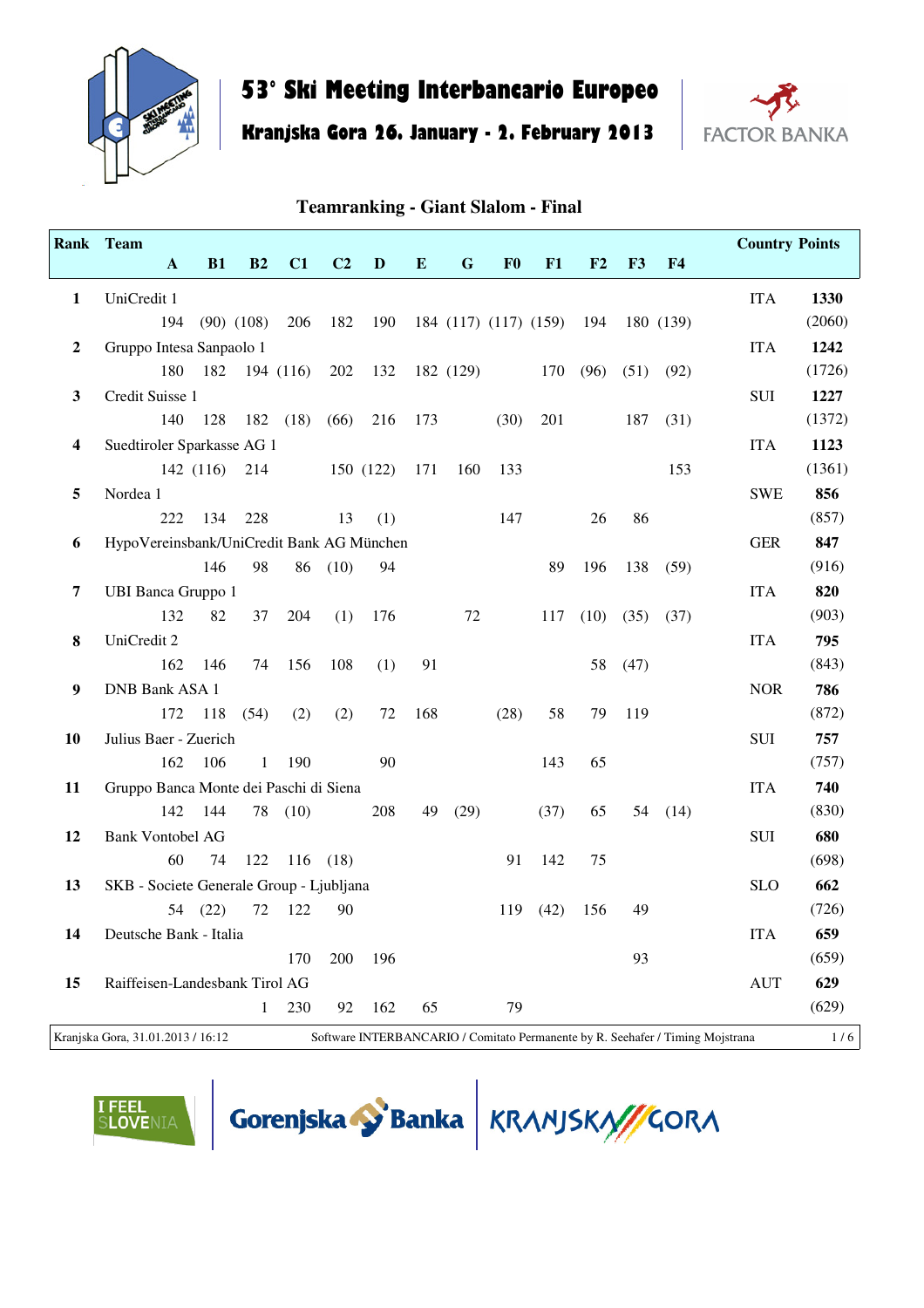|    | Rank Team                                 |              |                |              |                |              |           |             |                |     |     |     |                | <b>Country Points</b> |              |
|----|-------------------------------------------|--------------|----------------|--------------|----------------|--------------|-----------|-------------|----------------|-----|-----|-----|----------------|-----------------------|--------------|
|    | $\mathbf{A}$                              | B1           | B2             | C1           | C <sub>2</sub> | $\mathbf{D}$ | ${\bf E}$ | $\mathbf G$ | F <sub>0</sub> | F1  | F2  | F3  | F <sub>4</sub> |                       |              |
| 16 | Banca Popolare di Sondrio                 |              |                |              |                |              |           |             |                |     |     |     |                | <b>ITA</b>            | 575          |
|    | 178                                       | 92           | 118            |              | 80             | 16           | 91        |             |                |     |     |     |                |                       | (575)        |
| 17 | Tiroler Sparkasse Bank AG                 |              |                |              |                |              |           |             |                |     |     |     |                | <b>AUT</b>            | 569          |
|    |                                           |              | 78             |              | 212            | 94           |           | 85          | 100            |     |     |     |                |                       | (569)        |
| 18 | BayernLB Muenchen                         |              |                |              |                |              |           |             |                |     |     |     |                | <b>GER</b>            | 562          |
|    |                                           | 68           | $\mathbf{1}$   |              | 40             | 30           |           |             |                | 84  | 194 | 145 |                |                       | (562)        |
| 19 | Suedtiroler Volksbank - Banca Popolare    |              |                |              |                |              |           |             |                |     |     |     |                | <b>ITA</b>            | 560          |
|    | 89                                        | 134          | 182            |              |                | 64           | 70        |             | 21             |     |     |     |                |                       | (560)        |
| 20 | Bank Austria - UniCredit Group - Kaernten |              |                |              |                |              |           |             |                |     |     |     |                | <b>AUT</b>            | 517          |
|    | 14                                        |              | 6              |              | 160            |              | 170       | 20          | 44             | 103 |     |     |                |                       | (517)        |
| 21 | Raiffeisen Schweiz                        |              |                |              |                |              |           |             |                |     |     |     |                | SUI                   | 472          |
|    | 90                                        | 64           | 13             | 1            |                |              |           |             | 164            | 91  | 49  |     |                |                       | (472)        |
| 22 | Landesbank Baden-Wuerttemberg             |              |                |              |                |              |           |             |                |     |     |     |                | <b>GER</b>            | 471          |
|    |                                           | $104$ (13)   | 32             | (1)          | 44             | 28           | 42        |             | 72             |     | 149 |     |                |                       | (485)        |
| 23 | Abanka Ljubljana D. D.                    |              |                |              |                |              |           |             |                |     |     |     |                | <b>SLO</b>            | 452          |
|    | 75                                        | $\mathbf{1}$ | 98             |              |                |              |           |             | 49             | 133 | 96  |     |                |                       | (452)        |
| 24 | Graubuendner Kantonalbank - Chur          |              |                |              |                |              |           |             |                |     |     |     |                | SUI                   | 451          |
|    |                                           | 76           | 142            |              | 103            |              |           | 51          |                |     | 79  |     |                |                       | (451)        |
| 25 | Gruppo Intesa Sanpaolo 2                  |              |                |              |                |              |           |             |                |     |     |     |                | <b>ITA</b>            | 449          |
|    | 6                                         | 32           | (1)            | 88           | 154            | (2)          | 93        |             |                | 56  |     |     | 20             |                       | (452)        |
| 26 | Factor Banka - Ljubljana                  |              |                |              |                |              |           |             |                |     |     |     |                | <b>SLO</b>            | 446          |
|    | 80                                        |              | 126            |              | 92             | $\mathbf{1}$ |           |             | 68             | 79  |     |     |                |                       | (446)        |
| 27 | Gorenjska Banka                           |              |                |              |                |              |           |             |                |     |     |     |                | <b>SLO</b>            | 436          |
|    | 66                                        |              |                | 41           |                |              |           |             | 156            | 30  | 14  | 75  | 54             |                       | (436)        |
| 28 | Nova Ljubljanska Banka - Ljubljana        |              |                |              |                |              |           |             |                |     |     |     |                | <b>SLO</b>            | 433          |
|    | 22                                        | (1)          | 56             | (16)         | 46             | 60           |           |             |                |     | 82  | 82  | 85             |                       | (450)        |
| 29 | UBS AG - 1                                |              |                |              |                |              |           |             |                |     |     |     |                | SUI                   | 372          |
|    |                                           | 34           | 38             |              | $\mathbf{1}$   | 206          |           |             | 93             |     |     |     |                |                       | (372)        |
| 30 | Banca Popolare di Vicenza                 |              |                |              |                |              |           |             |                |     |     |     |                | <b>ITA</b>            | 358<br>(358) |
|    |                                           | 182          | 3              |              | 93             |              |           | 24          | 56             |     |     |     |                |                       |              |
| 31 | Raiffeisenbank Defereggental              | 112          | 120            |              | 110            |              |           |             |                |     |     |     |                | <b>AUT</b>            | 342          |
|    | Deutsche Bank Deutschland                 |              |                |              |                |              |           |             |                |     |     |     |                | <b>GER</b>            | (342)<br>303 |
| 32 |                                           |              | 40             | 116          | 42             |              |           |             | 26             |     |     | 79  |                |                       | (303)        |
|    | Sparkasse Bad Tölz-Wolfratshausen         |              |                |              |                |              |           |             |                |     |     |     |                |                       | 288          |
| 33 |                                           | 52 142       | $\overline{1}$ |              |                |              |           |             | 93             |     |     |     |                | ${\tt GER}$           | (288)        |
|    | Sparkasse Schwaz AG                       |              |                |              |                |              |           |             |                |     |     |     |                | <b>AUT</b>            | 280          |
| 34 |                                           | 82           |                | 116          |                |              |           |             | 82             |     |     |     |                |                       | (280)        |
|    |                                           |              |                |              |                |              |           |             |                |     |     |     |                |                       |              |
| 35 | Oesterreichische Nationalbank             |              | 1              |              |                |              |           |             |                |     | 82  | 143 |                | <b>AUT</b>            | 227<br>(227) |
| 36 |                                           |              |                |              | $\mathbf{1}$   |              |           |             |                |     |     |     |                | <b>ITA</b>            | 226          |
|    | Gruppo Banco Popolare Verona              |              | 196            | 30           |                |              |           |             |                |     |     |     |                |                       | (226)        |
| 36 | UniCredit Banka Slovenija                 |              |                |              |                |              |           |             |                |     |     |     |                | <b>SLO</b>            | 226          |
|    | 24                                        | 35           | $\mathbf{1}$   | $\mathbf{1}$ |                |              |           |             | 40             | 101 | 24  |     |                |                       | (226)        |
|    |                                           |              |                |              |                |              |           |             |                |     |     |     |                |                       |              |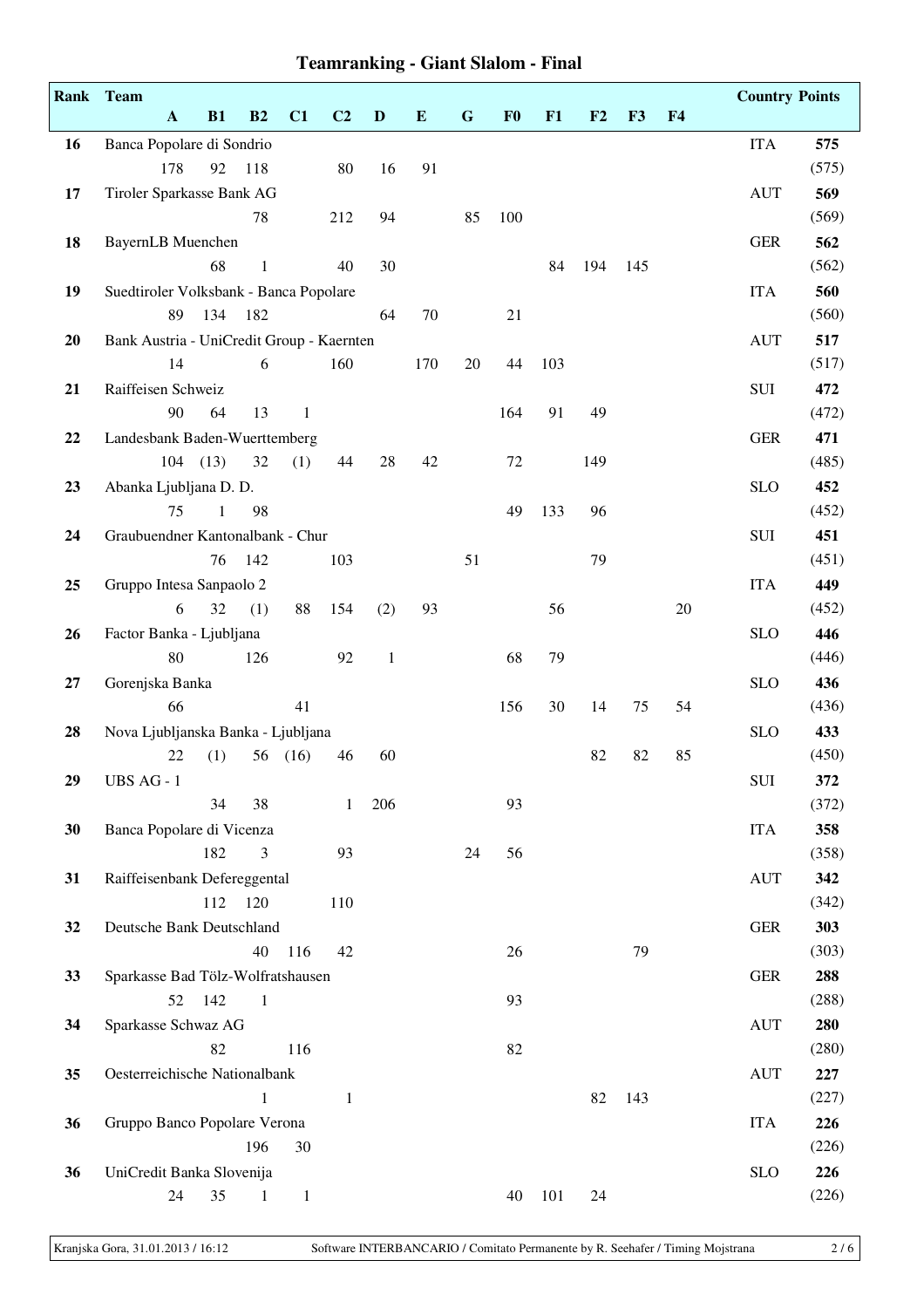|    | Rank Team                             |                |                |                |                |              |           |             |                |    |     |    |                | <b>Country Points</b>            |       |
|----|---------------------------------------|----------------|----------------|----------------|----------------|--------------|-----------|-------------|----------------|----|-----|----|----------------|----------------------------------|-------|
|    | $\mathbf{A}$                          | B1             | B2             | C1             | C <sub>2</sub> | $\mathbf{D}$ | ${\bf E}$ | $\mathbf G$ | F <sub>0</sub> | F1 | F2  | F3 | F <sub>4</sub> |                                  |       |
| 38 | Credit Agricole Groupe France         |                |                |                |                |              |           |             |                |    |     |    |                | <b>FRA</b>                       | 223   |
|    |                                       |                | 1              |                |                | 113          | 90        | 19          |                |    |     |    |                |                                  | (223) |
| 39 | Luzerner Kantonalbank                 |                |                |                |                |              |           |             |                |    |     |    |                | SUI                              | 210   |
|    |                                       | 70             |                | 50             | $1\,$          |              |           |             | 89             |    |     |    |                |                                  | (210) |
| 40 | Gruppo Credito Valtellinese           |                |                |                |                |              |           |             |                |    |     |    |                | <b>ITA</b>                       | 209   |
|    | 40                                    | 60             | $\mathbf{1}$   | 76             |                | 32           |           |             |                |    |     |    |                |                                  | (209) |
| 41 | LGT Bank in Liechtenstein AG          |                |                |                |                |              |           |             |                |    |     |    |                | LIE                              | 205   |
|    |                                       |                |                | 22             |                | 108          |           |             | 75             |    |     |    |                |                                  | (205) |
| 42 | Nova Kreditna Banka - Maribor         |                |                |                |                |              |           |             |                |    |     |    |                | <b>SLO</b>                       | 203   |
|    | 26                                    |                | $\mathfrak{2}$ | $\overline{c}$ |                |              |           |             | 37             | 65 |     | 37 | 34             |                                  | (203) |
| 43 | Raiffeisenkasse Bruneck               |                |                |                |                |              |           |             |                |    |     |    |                | <b>ITA</b>                       | 202   |
|    |                                       | 134            | 68             |                |                |              |           |             |                |    |     |    |                |                                  | (202) |
| 43 | Raiffeisen-OnLine                     |                |                |                |                |              |           |             |                |    |     |    |                | <b>ITA</b>                       | 202   |
|    |                                       |                | 104            |                |                |              |           |             | 98             |    |     |    |                |                                  | (202) |
| 45 | Bausparkasse Wuestenrot AG            |                |                |                |                |              |           |             |                |    |     |    |                | <b>AUT</b>                       | 200   |
|    |                                       |                |                |                | 200            |              |           |             |                |    |     |    |                |                                  | (200) |
| 46 | Raiffeisenbank Matrei i.O.            |                |                |                |                |              |           |             |                |    |     |    |                | <b>AUT</b>                       | 199   |
|    |                                       |                | 94             |                |                |              |           |             | 105            |    |     |    |                |                                  | (199) |
| 47 | Schweizerische Nationalbank           |                |                |                |                |              |           |             |                |    |     |    |                | SUI                              | 198   |
|    | 68                                    |                | $\mathfrak{2}$ |                | 36             | 74           |           |             | 18             |    |     |    |                |                                  | (198) |
| 48 | <b>VP BANK</b>                        |                |                |                |                |              |           |             |                |    |     |    |                | LIE                              | 194   |
|    |                                       |                | 92             | 102            |                |              |           |             |                |    |     |    |                |                                  | (194) |
| 49 | Cassa Raiffeisen di Selva Gardena     |                |                |                |                |              |           |             |                |    |     |    |                | <b>ITA</b>                       | 182   |
|    |                                       |                |                | 98             |                | 84           |           |             |                |    |     |    |                |                                  | (182) |
| 50 | Gruppo Intesa Sanpaolo Estero         |                |                |                |                |              |           |             |                |    |     |    |                | <b>ITA</b>                       | 174   |
|    | 65                                    | $\overline{c}$ | $\mathbf{1}$   | $\mathbf{1}$   | (1)            |              |           |             | 14             | 54 | 37  |    |                |                                  | (175) |
| 51 | Raiffeisenbank St. Ruprecht/Raab      |                |                |                |                |              |           |             |                |    |     |    |                | <b>AUT</b>                       | 164   |
|    |                                       |                |                | 66             |                | 98           |           |             |                |    |     |    |                |                                  | (164) |
| 52 | Salzburger Sparkasse Bank AG          |                |                |                |                |              |           |             |                |    |     |    |                | <b>AUT</b>                       | 159   |
|    |                                       |                |                |                |                |              |           |             |                |    |     | 77 | 82             |                                  | (159) |
| 53 | Bankart Nova Ljubljanska Banka        |                |                |                |                |              |           |             |                |    |     |    |                | SLO                              | 145   |
|    |                                       | 58             |                | 1              |                |              |           |             |                | 35 | 51  |    |                |                                  | (145) |
| 54 | Erste Bank der oesterr. Sparkassen AG |                |                |                |                |              |           |             |                |    |     |    |                | <b>AUT</b>                       | 143   |
|    |                                       |                |                | 1              |                |              |           |             |                |    | 100 | 23 | 19             |                                  | (143) |
| 55 | Sparkasse Kitzbuehel                  |                |                |                |                |              |           |             |                |    |     |    |                | $\mathbf{A}\mathbf{U}\mathbf{T}$ | 139   |
|    |                                       |                | 74             |                |                |              |           |             | 65             |    |     |    |                |                                  | (139) |
| 56 | Gruppo BPER                           |                |                |                |                |              |           |             |                |    |     |    |                | <b>ITA</b>                       | 138   |
|    | 34                                    | 102            | $\mathfrak{2}$ |                |                |              |           |             |                |    |     |    |                |                                  | (138) |
| 57 | aws   erp-fonds                       |                |                |                |                |              |           |             |                |    |     |    |                | <b>AUT</b>                       | 133   |
|    |                                       |                |                | 58             |                |              |           | 75          |                |    |     |    |                |                                  | (133) |
| 58 | Centrum Bank AG                       |                |                |                |                |              |           |             |                |    |     |    |                | LIE                              | 130   |
|    |                                       |                | 82             | $\overline{4}$ |                |              |           |             |                |    | 44  |    |                |                                  | (130) |
| 59 | <b>CACEIS Bank Deutschland</b>        |                |                |                |                |              |           |             |                |    |     |    |                | ${\tt GER}$                      | 124   |
|    |                                       |                |                | 124            |                |              |           |             |                |    |     |    |                |                                  | (124) |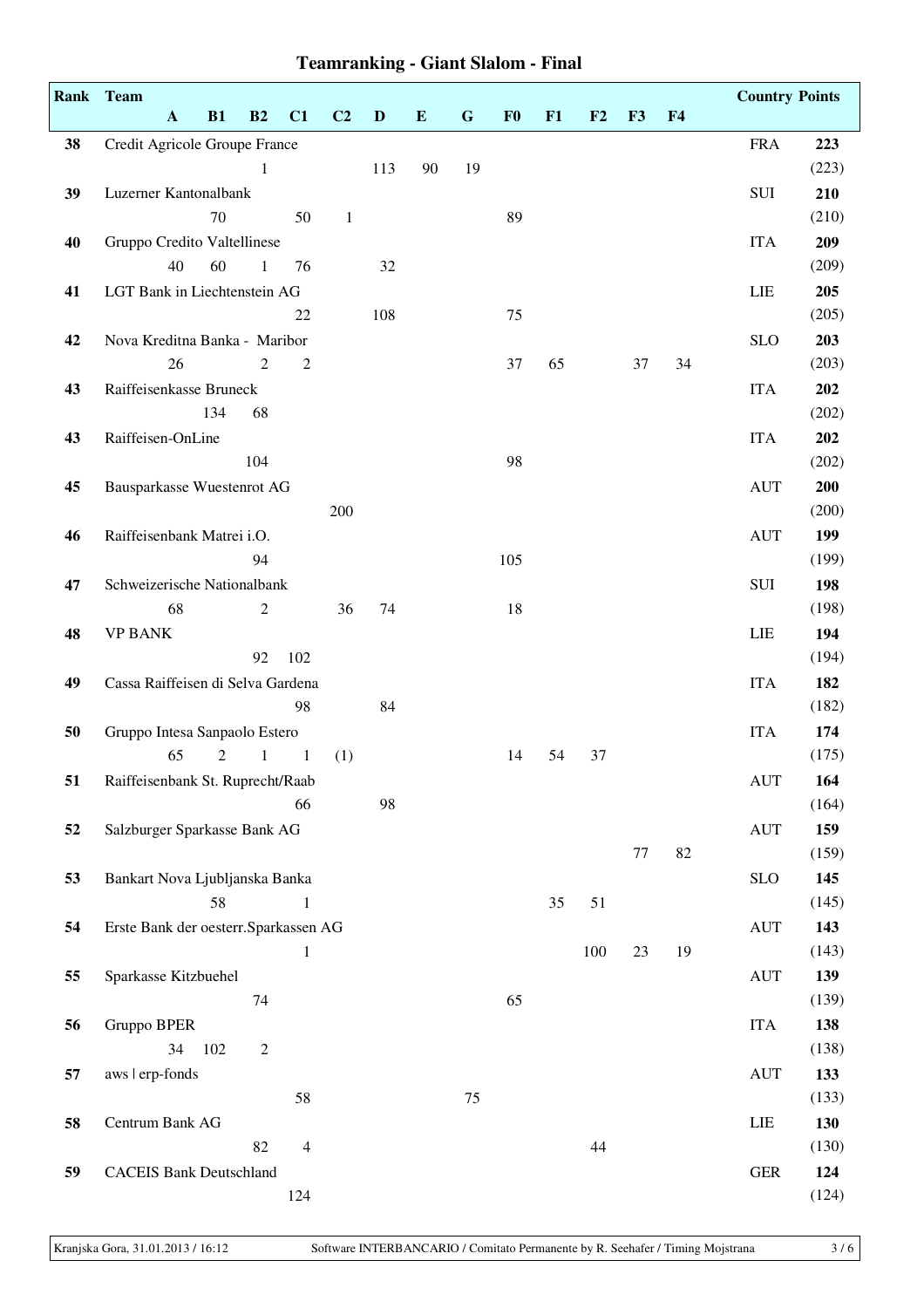|    | Rank Team                                |     |                |              |                |              |          |           |                |    |    |     |                | <b>Country Points</b>            |              |  |  |  |  |  |
|----|------------------------------------------|-----|----------------|--------------|----------------|--------------|----------|-----------|----------------|----|----|-----|----------------|----------------------------------|--------------|--|--|--|--|--|
|    | $\mathbf{A}$                             | B1  | B2             | C1           | C <sub>2</sub> | $\mathbf{D}$ | $\bf{E}$ | ${\bf G}$ | F <sub>0</sub> | F1 | F2 | F3  | F <sub>4</sub> |                                  |              |  |  |  |  |  |
| 60 | DBS d.d. Ljubljana                       |     |                |              |                |              |          |           |                |    |    |     |                | <b>SLO</b>                       | 121          |  |  |  |  |  |
|    |                                          |     |                |              | 56             |              |          |           |                |    |    | 65  |                |                                  | (121)        |  |  |  |  |  |
| 61 | Bank fuer Tirol und Vorarlberg AG        |     |                |              |                |              |          |           |                |    |    |     |                | <b>AUT</b>                       | 120          |  |  |  |  |  |
|    | 120                                      |     |                |              |                |              |          |           |                |    |    |     |                |                                  | (120)        |  |  |  |  |  |
| 61 | Raiffeisenbank Mayrhofen                 |     |                |              |                |              |          |           |                |    |    |     |                | <b>AUT</b>                       | 120          |  |  |  |  |  |
|    |                                          |     |                | 120          |                |              |          |           |                |    |    |     |                |                                  | (120)        |  |  |  |  |  |
| 61 | Raiffeisenbank Tannheimertal             |     |                |              |                |              |          |           |                |    |    |     |                | <b>AUT</b>                       | 120          |  |  |  |  |  |
|    |                                          |     |                |              | 120            |              |          |           |                |    |    |     |                |                                  | (120)        |  |  |  |  |  |
| 64 | Terra Bank Group 1                       |     |                |              |                |              |          |           |                |    |    |     |                | <b>NOR</b>                       | 118          |  |  |  |  |  |
|    | 118                                      |     |                |              |                |              |          |           |                |    |    |     |                |                                  | (118)        |  |  |  |  |  |
| 65 | BAWAG P.S.K.                             |     |                | 62           |                |              | 54       |           |                |    |    |     |                | <b>AUT</b>                       | 116<br>(116) |  |  |  |  |  |
| 66 | Kreissparkasse Esslingen-Nuertingen      |     |                |              |                |              |          |           |                |    |    |     |                | ${\tt GER}$                      | 114          |  |  |  |  |  |
|    |                                          |     |                |              |                |              |          |           |                |    | 54 | 60  |                |                                  | (114)        |  |  |  |  |  |
| 66 | Svenska Handelsbanken                    |     |                |              |                |              |          |           |                |    |    |     |                | <b>SWE</b>                       | 114          |  |  |  |  |  |
|    |                                          | 114 |                |              |                |              |          |           |                |    |    |     |                |                                  | (114)        |  |  |  |  |  |
| 66 | VKB - Bank Freistadt                     |     |                |              |                |              |          |           |                |    |    |     |                | <b>AUT</b>                       | 114          |  |  |  |  |  |
|    |                                          |     | $\mathbf{1}$   | $\mathbf{1}$ |                | 112          |          |           |                |    |    |     |                |                                  | (114)        |  |  |  |  |  |
| 69 | Banca Popolare di Sondrio II             |     |                |              |                |              |          |           |                |    |    |     |                | <b>ITA</b>                       | 110          |  |  |  |  |  |
|    |                                          | 110 |                |              |                |              |          |           |                |    |    |     |                |                                  | (110)        |  |  |  |  |  |
| 69 | Volksbank Esslingen                      |     |                |              |                |              |          |           |                |    |    |     |                | <b>GER</b>                       | 110          |  |  |  |  |  |
|    |                                          |     |                | 110          |                |              |          |           |                |    |    |     |                |                                  | (110)        |  |  |  |  |  |
| 71 | <b>GRUPPO BANCA SELLA</b>                |     |                |              |                |              |          |           |                |    |    |     |                | <b>ITA</b>                       | 108          |  |  |  |  |  |
|    |                                          |     |                |              | 108            |              |          |           |                |    |    |     |                |                                  | (108)        |  |  |  |  |  |
| 72 | AlpenBank - Bozen                        |     |                |              |                |              |          |           |                |    |    |     |                | <b>ITA</b>                       | 104          |  |  |  |  |  |
|    | 104                                      |     |                |              |                |              |          |           |                |    |    |     |                |                                  | (104)        |  |  |  |  |  |
| 72 | VENETO BANCA S.C.p.A.<br>52              |     | $\overline{c}$ | 3            | 23             | 24           |          |           |                |    |    |     |                | <b>ITA</b>                       | 104<br>(104) |  |  |  |  |  |
| 74 | Cassa Rurale Artigiana Cortina d'Ampezzo |     |                |              |                |              |          |           |                |    |    |     |                | <b>ITA</b>                       | 103          |  |  |  |  |  |
|    |                                          |     |                |              |                |              |          |           |                |    |    | 103 |                |                                  | (103)        |  |  |  |  |  |
| 74 | Raiffeisenkasse Algund                   |     |                |              |                |              |          |           |                |    |    |     |                | <b>ITA</b>                       | 103          |  |  |  |  |  |
|    |                                          |     |                |              |                |              | 103      |           |                |    |    |     |                |                                  | (103)        |  |  |  |  |  |
| 76 | <b>BAWAGPSK Linz</b>                     |     |                |              |                |              |          |           |                |    |    |     |                | <b>AUT</b>                       | 102          |  |  |  |  |  |
|    |                                          |     | 102            |              |                |              |          |           |                |    |    |     |                |                                  | (102)        |  |  |  |  |  |
| 77 | Dornbirner Sparkasse                     |     |                |              |                |              |          |           |                |    |    |     |                | <b>AUT</b>                       | 100          |  |  |  |  |  |
|    |                                          |     |                |              |                |              |          |           |                |    |    | 100 |                |                                  | (100)        |  |  |  |  |  |
| 77 | Raiffeisenbank Wattens                   |     |                |              |                |              |          |           |                |    |    |     |                | $\mathbf{A}\mathbf{U}\mathbf{T}$ | 100          |  |  |  |  |  |
|    |                                          |     |                |              | 100            |              |          |           |                |    |    |     |                |                                  | (100)        |  |  |  |  |  |
| 79 | Sparkasse Wasserburg am Inn              |     |                |              |                |              |          |           |                |    |    |     |                | ${\tt GER}$                      | 98           |  |  |  |  |  |
|    |                                          |     |                |              |                |              |          |           |                | 98 |    |     |                |                                  | (98)         |  |  |  |  |  |
| 79 | Stadtsparkasse Muenchen                  |     |                |              |                |              |          |           |                |    |    |     |                | ${\tt GER}$                      | 98           |  |  |  |  |  |
|    |                                          |     | 97             |              |                | $\mathbf{1}$ |          |           |                |    |    |     |                |                                  | (98)         |  |  |  |  |  |
| 81 | Hypo Tirol Bank AG                       |     |                |              | 96             |              |          |           |                |    |    |     |                | <b>AUT</b>                       | 96           |  |  |  |  |  |
|    |                                          |     |                |              |                |              |          |           |                |    |    |     |                |                                  | (96)         |  |  |  |  |  |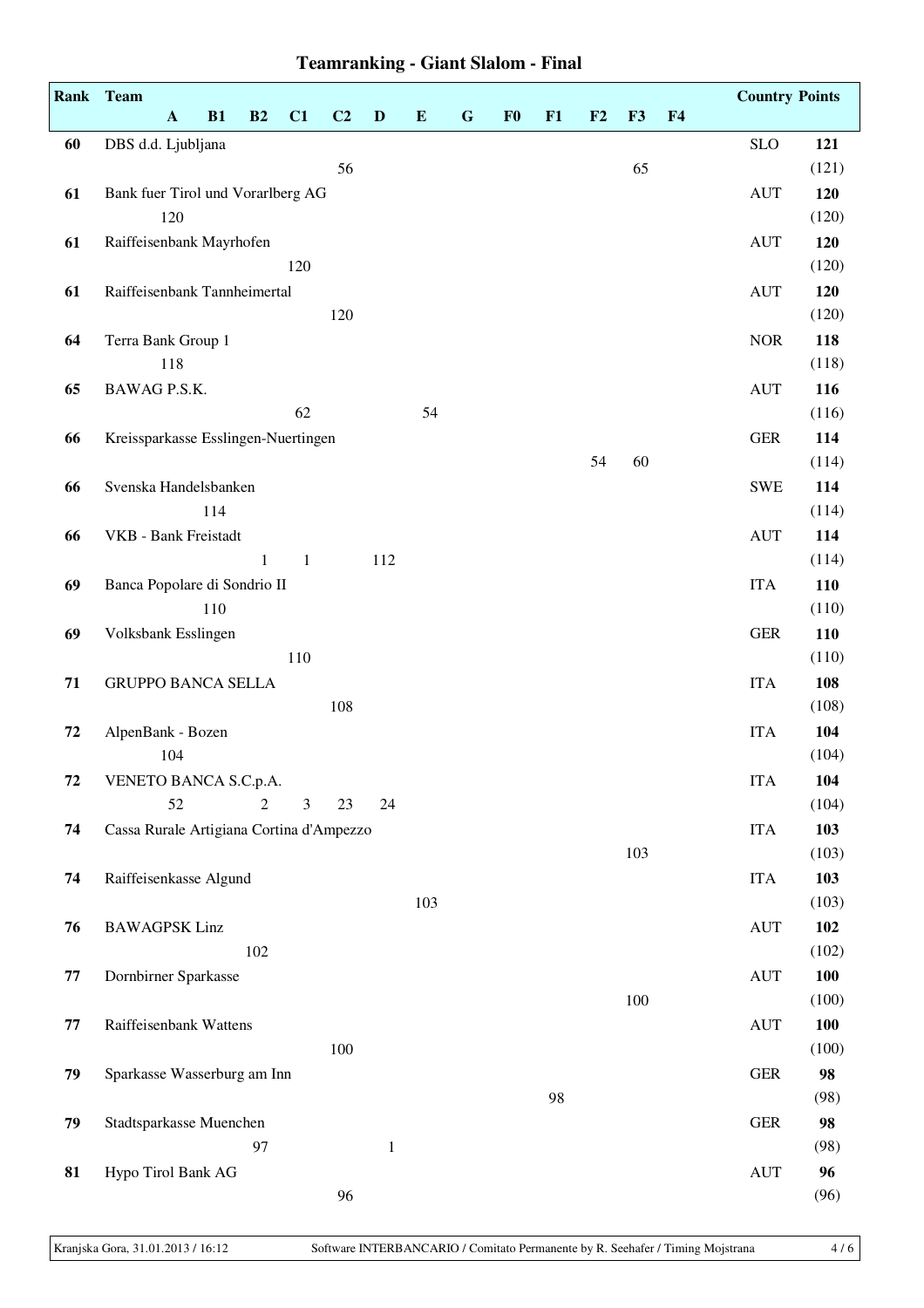|            | Rank Team                             |                |              |                |    |                |           |           |                |    |    |    |                | <b>Country Points</b>            |            |
|------------|---------------------------------------|----------------|--------------|----------------|----|----------------|-----------|-----------|----------------|----|----|----|----------------|----------------------------------|------------|
|            | $\mathbf A$                           | B1             | B2           | C1             | C2 | $\mathbf D$    | ${\bf E}$ | ${\bf G}$ | F <sub>0</sub> | F1 | F2 | F3 | F <sub>4</sub> |                                  |            |
| 81         | Raiffeisenkasse Partschins            |                |              |                |    |                |           |           |                |    |    |    |                | <b>ITA</b>                       | 96         |
|            |                                       | 96             |              |                |    |                |           |           |                |    |    |    |                |                                  | (96)       |
| 83         | Credit Suisse 2                       |                |              |                |    |                |           |           |                |    |    |    |                | SUI                              | 88         |
|            |                                       |                |              |                |    |                | $88\,$    |           |                |    |    |    |                |                                  | (88)       |
| 84         | Banque de France                      |                |              |                |    |                |           |           |                |    |    |    |                | <b>FRA</b>                       | 86         |
|            |                                       |                |              |                |    | 86             |           |           |                |    |    |    |                |                                  | (86)       |
| 84         | UniCredit 3                           |                |              |                |    |                |           |           |                |    |    |    |                | <b>ITA</b>                       | 86         |
|            |                                       |                |              | 86             |    |                |           |           |                |    |    |    |                |                                  | (86)       |
| 86         | <b>SEB</b>                            |                |              |                |    |                |           |           |                |    |    |    |                | <b>SWE</b>                       | 84         |
|            |                                       |                |              | 84             |    |                |           |           |                |    |    |    |                |                                  | (84)       |
| 87         | Raiffeisenbank Reutte                 |                |              |                |    |                |           |           |                |    |    |    |                | $\mathbf{A}\mathbf{U}\mathbf{T}$ | 82         |
|            |                                       |                |              |                | 82 |                |           |           |                |    |    |    |                |                                  | (82)       |
| 88         | Gruppo Banca Carige                   |                |              |                |    |                |           |           |                |    |    |    |                | <b>ITA</b>                       | 80         |
|            | 1                                     |                | $\mathbf{1}$ |                |    |                | 49        |           |                |    |    |    | 29             |                                  | (80)       |
| 89         | Kreissparkasse Ravensburg             |                |              |                |    |                |           |           |                |    |    |    |                | ${\tt GER}$                      | 78         |
|            |                                       |                |              |                | 78 |                |           |           |                |    |    |    |                |                                  | (78)       |
| 90         | Landes-Hypothekenbank Steiermark AG   |                |              |                |    |                |           |           |                |    |    |    |                | $\mathbf{A}\mathbf{U}\mathbf{T}$ | 74         |
|            |                                       |                |              | 74             |    |                |           |           |                |    |    |    |                |                                  | (74)       |
| 91         | Raiffeisen-Bausparkasse Wien          |                |              |                |    |                |           |           |                |    |    |    |                | $\mathbf{A}\mathbf{U}\mathbf{T}$ | ${\bf 72}$ |
|            |                                       |                |              |                |    |                |           |           |                |    |    | 72 |                |                                  | (72)       |
| 92         | Swedbank                              |                |              |                |    |                |           |           |                |    |    |    |                | <b>EST</b>                       | 68         |
|            |                                       |                |              |                |    | 68             |           |           |                |    |    |    |                |                                  | (68)       |
| 93         | Banca di Cividale                     |                |              |                |    |                |           |           |                |    |    |    |                | <b>ITA</b>                       | 66         |
|            |                                       | 66             |              |                |    |                |           |           |                |    |    |    |                |                                  | (66)       |
| 94         | Raiffeisen-Zentralbank Oesterreich AG |                |              |                |    |                |           |           |                |    |    |    |                | $\mathbf{A}\mathbf{U}\mathbf{T}$ | 59         |
|            |                                       |                |              |                |    |                |           | 59        |                |    |    |    |                |                                  | (59)       |
| 95         | CRAL Intesa Sanpaolo 1                |                |              |                |    |                |           |           |                |    |    |    |                | <b>ITA</b>                       | 58         |
|            |                                       |                |              | $\overline{2}$ | 40 | $\overline{2}$ | 14        |           |                |    |    |    |                |                                  | (58)       |
| 95         | Gruppo Intesa Sanpaolo Estero 2       |                |              |                |    |                |           |           |                |    |    |    |                | <b>ITA</b>                       | 58         |
|            | 58                                    |                |              |                |    |                |           |           |                |    |    |    |                |                                  | (58)       |
| 97         | <b>CREDEM SpA</b>                     |                |              |                |    |                |           |           |                |    |    |    |                | <b>ITA</b>                       | 52         |
|            |                                       |                |              |                | 52 |                |           |           |                |    |    |    |                |                                  | (52)       |
| 98         | Oesterreichische Volksbanken AG       |                |              |                |    |                |           |           |                |    |    |    |                | <b>AUT</b>                       | 51         |
|            |                                       |                |              |                |    |                |           |           |                |    |    |    | 51             |                                  | (51)       |
| 99         | M.A.C                                 |                |              |                |    |                |           |           |                |    |    |    |                | <b>AUT</b>                       | 48         |
|            |                                       |                |              |                |    |                |           | 48        |                |    |    |    |                |                                  | (48)       |
| <b>100</b> | CMB                                   |                |              |                |    |                |           |           |                |    |    |    |                | <b>FRA</b>                       | 40         |
|            |                                       |                |              |                |    |                |           |           |                |    |    | 40 |                |                                  | (40)       |
| <b>101</b> | Deutsche Bank - Italia 2              |                |              |                |    |                |           |           |                |    |    |    |                | <b>ITA</b>                       | 39         |
|            |                                       |                |              |                |    | 39             |           |           |                |    |    |    |                |                                  | (39)       |
| 102        | Sberbank Slovenija                    |                |              |                |    |                |           |           |                |    |    |    |                | <b>SLO</b>                       | 35         |
|            | $32\,$                                | $\mathfrak{Z}$ |              |                |    |                |           |           |                |    |    |    |                |                                  | (35)       |
| 103        | ReiseBank AG - Muenchen               |                |              |                |    |                |           |           |                |    |    |    |                | ${\tt GER}$                      | 34         |
|            |                                       |                |              |                |    |                |           | 34        |                |    |    |    |                |                                  | (34)       |